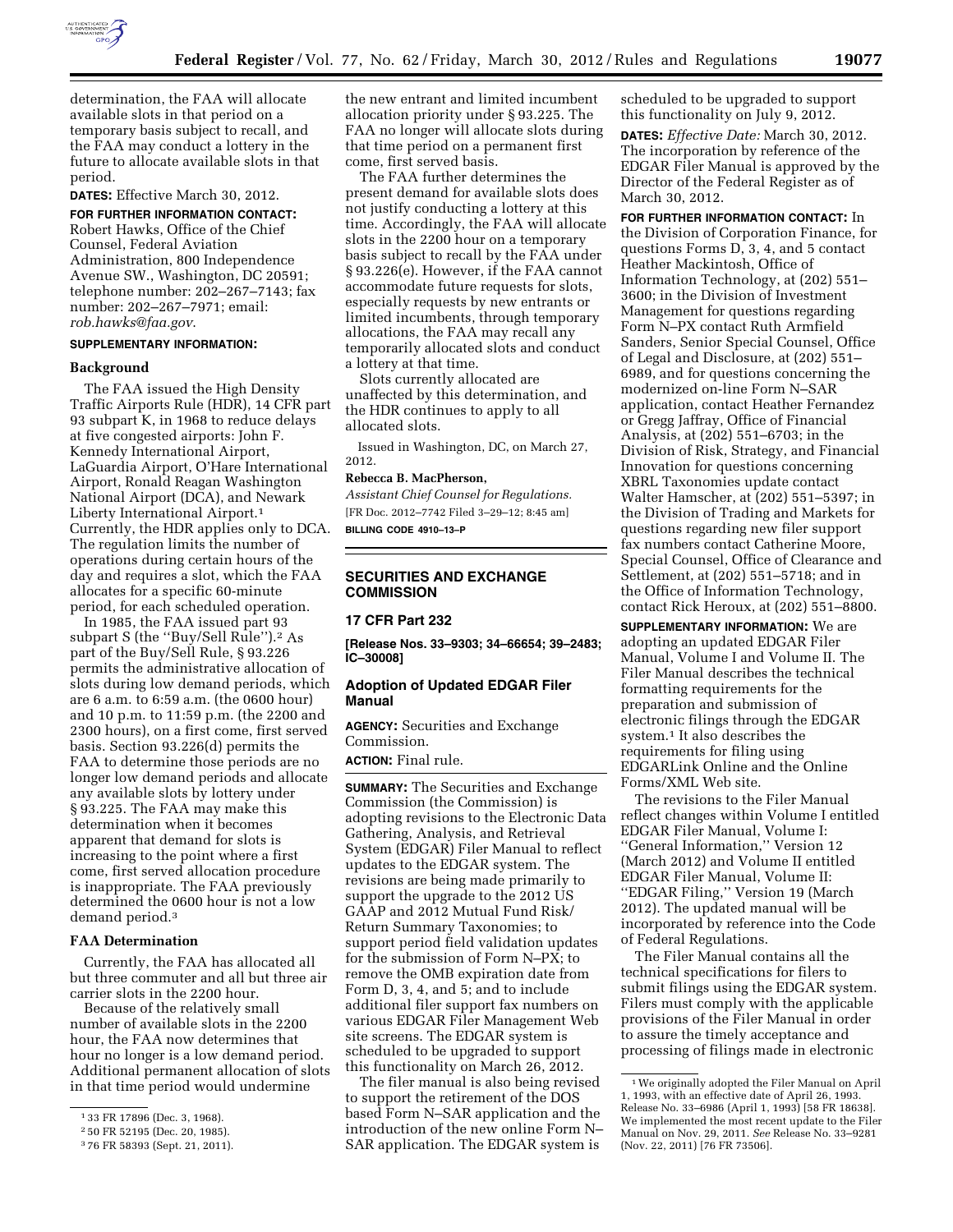format.2 Filers may consult the Filer Manual in conjunction with our rules governing mandated electronic filing when preparing documents for electronic submission.3

The EDGAR system will be upgraded to Release 12.0 on March 26, 2012 and will introduce the following changes: EDGAR will be updated to support the US GAAP 2012 Taxonomy and Mutual Fund Risk/Return Summary 2012 Taxonomy. Please see *[http://sec.gov/](http://sec.gov/info/edgar/edgartaxonomies.shtml)  [info/edgar/edgartaxonomies.shtml](http://sec.gov/info/edgar/edgartaxonomies.shtml)* for a complete listing of supported standard taxonomies.

The Period field validations will be updated for the submission types N– PX–NT, N–PX–VR, N–PX–CR, and their amendments. Currently, these submission types only allow June 30 or September 30 of the current or prior years as valid period date. The Period field on these submission form types can be any valid date other than a future date.

The OMB expiration date will no longer be displayed on the Forms 3, 4, 5, and D. These forms will continue to display other OMB Approval information.

The Confirmation and Acknowledgement screens on the EDGAR Filer Management Web site, which currently display the filer support fax numbers, will be updated to include Division of Investment Management and Division of Trading and Markets filer support fax numbers along with existing Division of Corporation Finance fax numbers.

On July 9, 2012, EDGAR Release 12.1.1 will be deployed to convert the DOS based Form N–SAR application to an online application. The DOS based application to create Form N–SAR documents will be retired as of 5:30, July 6, 2012, and EDGAR will no longer accept filings created by that application. Beginning Monday, July 9, 2012, Form N–SAR may only be filed using the online version of the form available on the EDGAR Filing Web site or constructed by filers according to the new EDGAR N–SAR XML Technical Specification, available on the Commission's public Web site's ''Information for EDGAR Filers'' Web page (*[http://www.sec.gov/info/](http://www.sec.gov/info/edgar.shtml)  [edgar.shtml](http://www.sec.gov/info/edgar.shtml)*). Submission form types NSAR–A, NSAR–A/A, NSAR–AT, NSAR–AT/A, NSAR–B, NSAR–BT, NSAR–BT/A, NSAR–U, and NSAR–U/A can be accessed by selecting the 'File

Form N–SAR' link on the EDGAR Filing Web site. Filers submitting submission type NSAR–U should continue to prepare the text document with the applicable answers and attach it to the NSAR–U submission type accessible from the 'File Form N–SAR' link on the EDGAR Filing Web site.

Instructions to file Form N–SAR will be included in two new sections of Chapter 9 (Preparing and Transmitting Online Submissions) of the EDGAR Filer Manual, Volume II: EDGAR Filing, Section 9.2.5 (File Form N–SAR) and Section 9.2.6 (Completing a Form N– SAR Submission). As of July 9, 2012, the EDGAR Filer Manual, Volume III: N–SAR Supplement will be retired.

Along with the adoption of the Filer Manual, we are amending Rule 301 of Regulation S–T to provide for the incorporation by reference into the Code of Federal Regulations of today's revisions. This incorporation by reference was approved by the Director of the Federal Register in accordance with 5 U.S.C. 552(a) and 1 CFR part 51.

You may obtain paper copies of the updated Filer Manual at the following address: Public Reference Room, U.S. Securities and Exchange Commission, 100 F Street NE., Room 1543, Washington, DC 20549, on official business days between the hours of 10 a.m. and 3 p.m. We will post electronic format copies on the Commission's Web site; the address for the Filer Manual is *[http://www.sec.gov/info/edgar.shtml.](http://www.sec.gov/info/edgar.shtml)* 

Since the Filer Manual relates solely to agency procedures or practice, publication for notice and comment is not required under the Administrative Procedure Act (APA).<sup>4</sup> It follows that the requirements of the Regulatory Flexibility Act<sup>5</sup> do not apply.

The effective date for the updated Filer Manual and the rule amendments is March 30, 2012. In accordance with the  $APA$ ,<sup>6</sup> we find that there is good cause to establish an effective date less than 30 days after publication of these rules. The EDGAR system upgrade to Release 12.0 is scheduled to become available on March 26, 2012. The EDGAR system upgrade to Release 12.1.1 is scheduled to become available on July 9, 2012. The Commission believes that establishing an effective date less than 30 days after publication of these rules is necessary to coordinate the effectiveness of the updated Filer Manual with the system upgrade.

#### **Statutory Basis**

We are adopting the amendments to Regulation S–T under Sections 6, 7, 8, 10, and 19(a) of the Securities Act of 1933,7 Sections 3, 12, 13, 14, 15, 23, and 35A of the Securities Exchange Act of 1934,8 Section 319 of the Trust Indenture Act of 1939,9 and Sections 8, 30, 31, and 38 of the Investment Company Act of 1940.10

### **List of Subjects in 17 CFR Part 232**

Incorporation by reference, Reporting and recordkeeping requirements, Securities.

# **Text of the Amendment**

In accordance with the foregoing, Title 17, Chapter II of the Code of Federal Regulations is amended as follows:

# **PART 232—REGULATION S–T— GENERAL RULES AND REGULATIONS FOR ELECTRONIC FILINGS**

■ 1. The authority citation for Part 232 continues to read in part as follows:

**Authority:** 15 U.S.C. 77f, 77g, 77h, 77j, 77s(a), 77z–3, 77sss(a), 78c(b), 78*l,* 78m, 78n, 78o(d), 78w(a), 78*ll,* 80a–6(c), 80a–8, 80a–29, 80a–30, 80a–37, and 7201 *et seq.;* and 18 U.S.C. 1350.

\* \* \* \* \*

■ 2. Section 232.301 is revised to read as follows:

# **§ 232.301 EDGAR Filer Manual.**

Filers must prepare electronic filings in the manner prescribed by the EDGAR Filer Manual, promulgated by the Commission, which sets out the technical formatting requirements for electronic submissions. The requirements for becoming an EDGAR Filer and updating company data are set forth in the updated EDGAR Filer Manual, Volume I: ''General Information,'' Version 12 (March 2012). The requirements for filing on EDGAR are set forth in the updated EDGAR Filer Manual, Volume II: ''EDGAR Filing,'' Version 19 (March 2012). All of these provisions have been incorporated by reference into the Code of Federal Regulations, which action was approved by the Director of the Federal Register in accordance with 5 U.S.C. 552(a) and 1 CFR part 51. You must comply with these requirements in order for documents to be timely received and accepted. You can obtain paper copies of the EDGAR Filer Manual from the following address: Public Reference

<sup>2</sup>*See* Rule 301 of Regulation S–T (17 CFR 232.301).

<sup>3</sup>*See* Release No. 33–9281 (Nov. 22, 2011) [76 FR 73506] in which we implemented EDGAR Release 11.3. For additional history of Filer Manual rules, please see the cites therein.

<sup>4</sup> 5 U.S.C. 553(b).

<sup>5</sup> 5 U.S.C. 601–612.

<sup>6</sup> 5 U.S.C. 553(d)(3).

<sup>7</sup> 15 U.S.C. 77f, 77g, 77h, 77j, and 77s(a).

<sup>8</sup> 15 U.S.C. 78c, 78*l,* 78m, 78n, 78o, 78w, and 78*ll.*  9 15 U.S.C. 77sss.

<sup>10</sup> 15 U.S.C. 80a–8, 80a–29, 80a–30, and 80a–37.